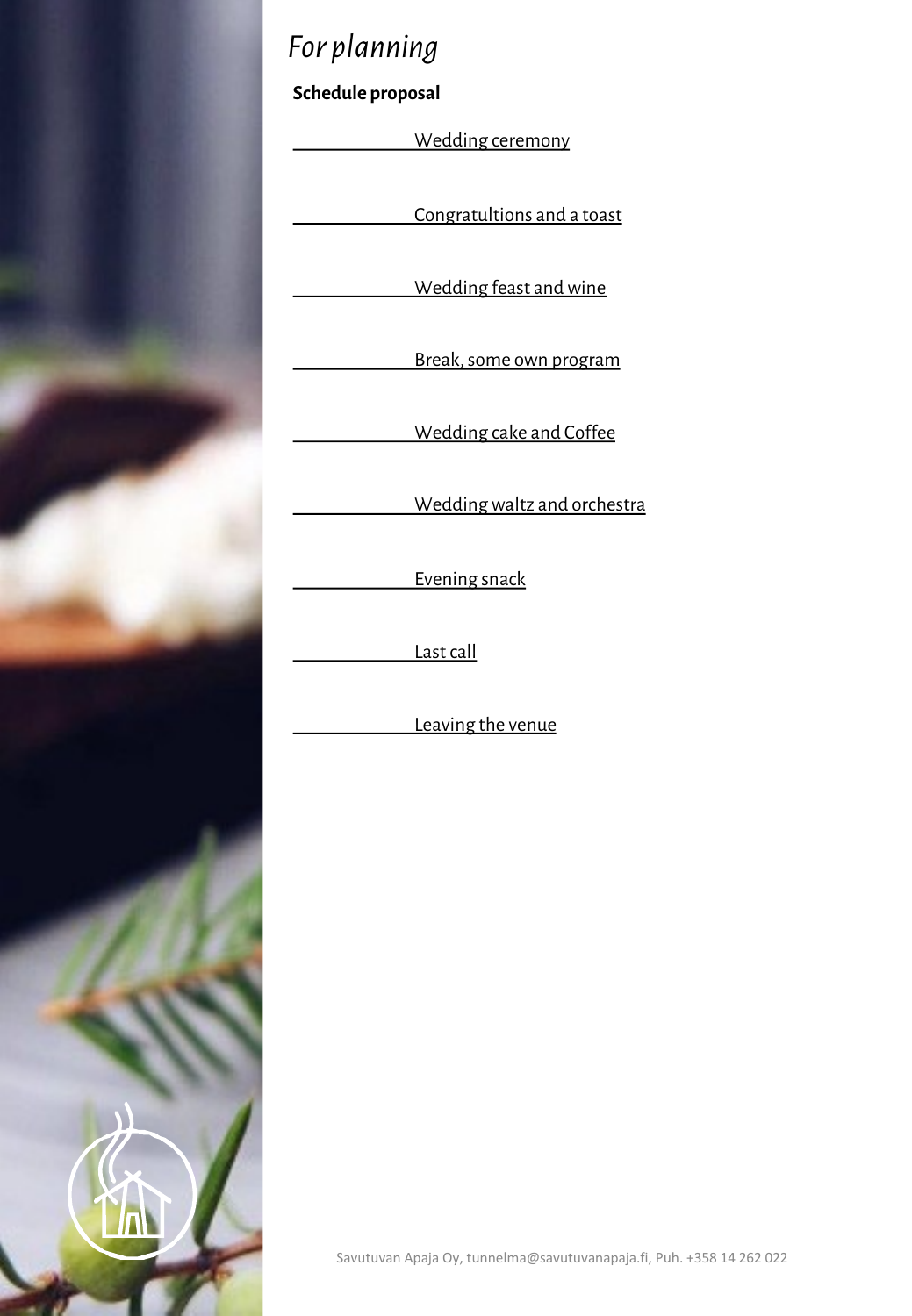## *For planning*

#### **Wedding ceremony**

- 1. Where is it hold?
- 2. How long it takes?

### **Arrival at Savutuvan Apaja**

- 1. Do the guests come by their own cars or are they coming by bus or a boat?
- 2. Do the guest come directly from wedding ceremony to Savutuvan Apaja?
- 3. Is the wedding couple coming directly from the ceremony to Savutuvan Apaja?

#### **Congratulations and a toast**

- 1. Do you want to have a toast in the garden outside?
- 2. Can we serve the sparkling wine with alcohol for the wedding couple?
- 3. Who raise the toast?

### **Wedding feast and Wine**

- 1. Which menu and wines?
- 2. How many glasses per person?
- 3. Can we serve other beverages; beer, non-alcoholic beverages instead of wines?

#### **Program**

1. Do you need help from Apaja'sstaff for the program? Like with video projector and a screen

#### **Moving towards afterparty venue (Log Boats)**

- 1. We recommend to offer welcoming cocktails or sparkling wines to start the afterparty at Log Boats.
	- 1. Let us know if you want more information about the cocktails.